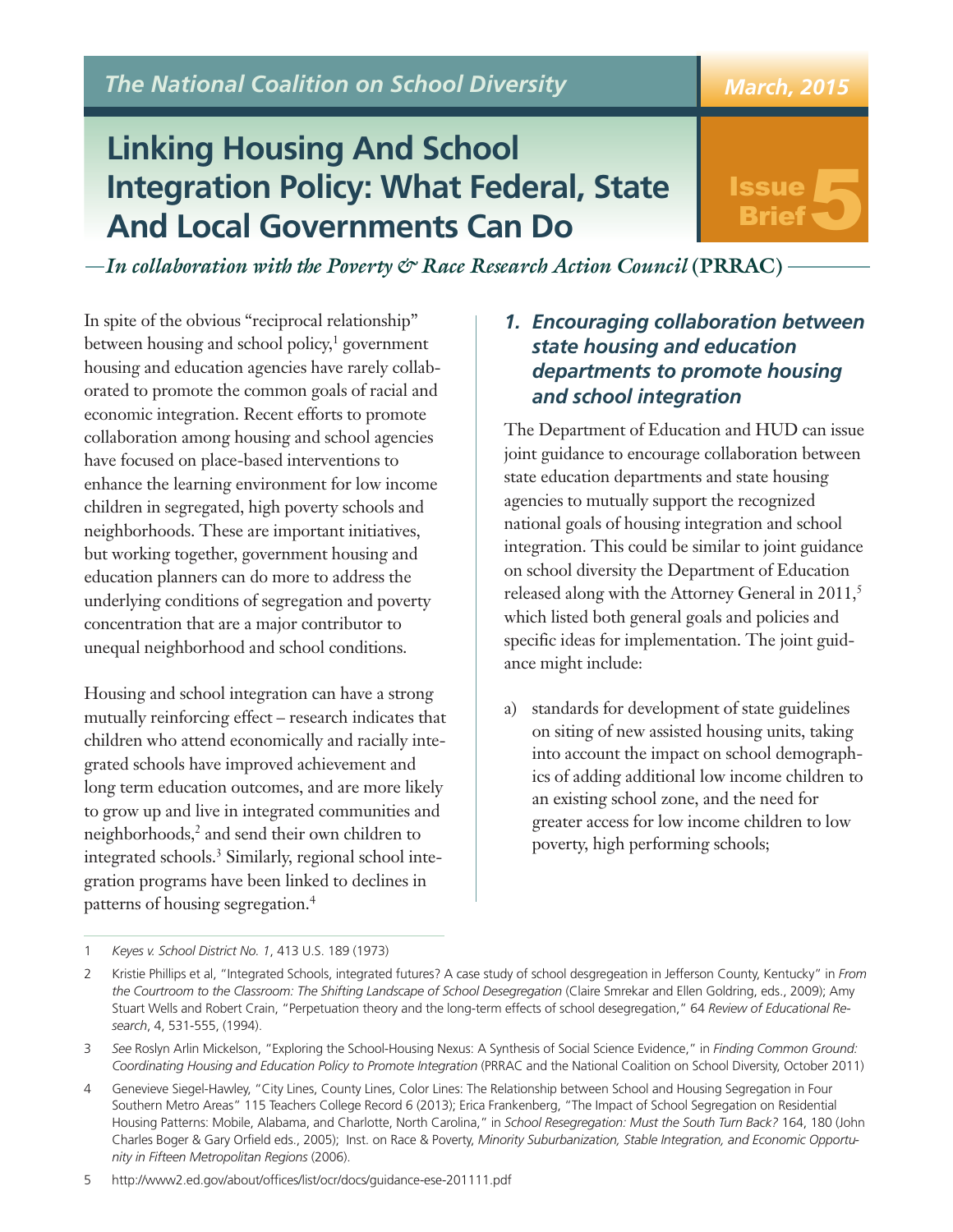- b) standards for development of state guidelines and conditions on approval of local school construction proposals, to promote reduction of racial isolation and poverty concentration, taking into account location of existing and planned affordable housing developments;
- c) development of state review authority over local school boundary-drawing in light of regional demographics and affordable housing location (cf Minnesota);
- d) promotion of magnet school models and interdistrict transfers for students in state turnaround school interventions (cf NY State turnaround schools program<sup>6</sup>), combined with state housing intervention to promote homeownership and economic development in the neighborhood of the school (CDBG, HOME, etc.)
- e) models for states to promote and incentivize interdistrict school collaboration and public housing agency regional consortium agreements, along with fair share low income housing compacts among towns to assist in balancing school enrollments.
- f) incorporation of school quality and poverty rates in state Qualified Allocation Plans for the Low Income Housing Tax Credit.

#### *2. Incorporating school integration into ongoing regional planning efforts*

HUD's forthcoming fair housing rule: HUD's proposed "Assessment Tool" for the forthcoming Affirmatively Furthering Fair Housing rule requires state and local jurisdictions to consider the effects of housing decisions on local schools in their five year "consolidated planning" process. <sup>7</sup> This requirement will be valuable for states and counties that use the AFFH tool, and the Department of Education should encourage states and local school districts to engage in this planning process with their corresponding housing agencies.

HUD's Sustainable Communities Initiative: HUD's regional "Sustainable Communities Initiative" (recently renamed the "Office of Economic Resilience") – undertaken in collaboration with the Department of Transportation and EPA, has engaged selected metropolitan areas and their housing and transportation authorities in a regional planning exercise coordinated by the metropolitan planning agency, but the initiative did not include local education agencies. If this program is revived, education should be included, and the Department of Education should be made a partner federal agency.

## *3. Siting of new assisted housing in low poverty, high performing school districts*

States should incorporate school performance data and school poverty rates as siting criteria for new low income housing developments in their state Low Income Housing Tax Credit annual "Qualified Allocation Plans" (Massachusetts)

Project based Section 8: Use state and local bonding authority to acquire small multifamily developments and 2-3 family houses in high performing school zones; use PHA project based vouchers to help finance and make room for low income families in these developments (King County, WA)

Inclusionary zoning and scattered site public housing: housing agencies in Montgomery County,

<sup>6</sup> *See* http://www.nysed.gov/Press/NYS-Schools-to-Receive-Grants-to-Promote-Socioeconomic-Integration (2015)

<sup>7</sup> Proposed Rule on Affirmatively Furthering Fair Housing, 78 Fed. Reg. 43710-43743 (July 19, 2013)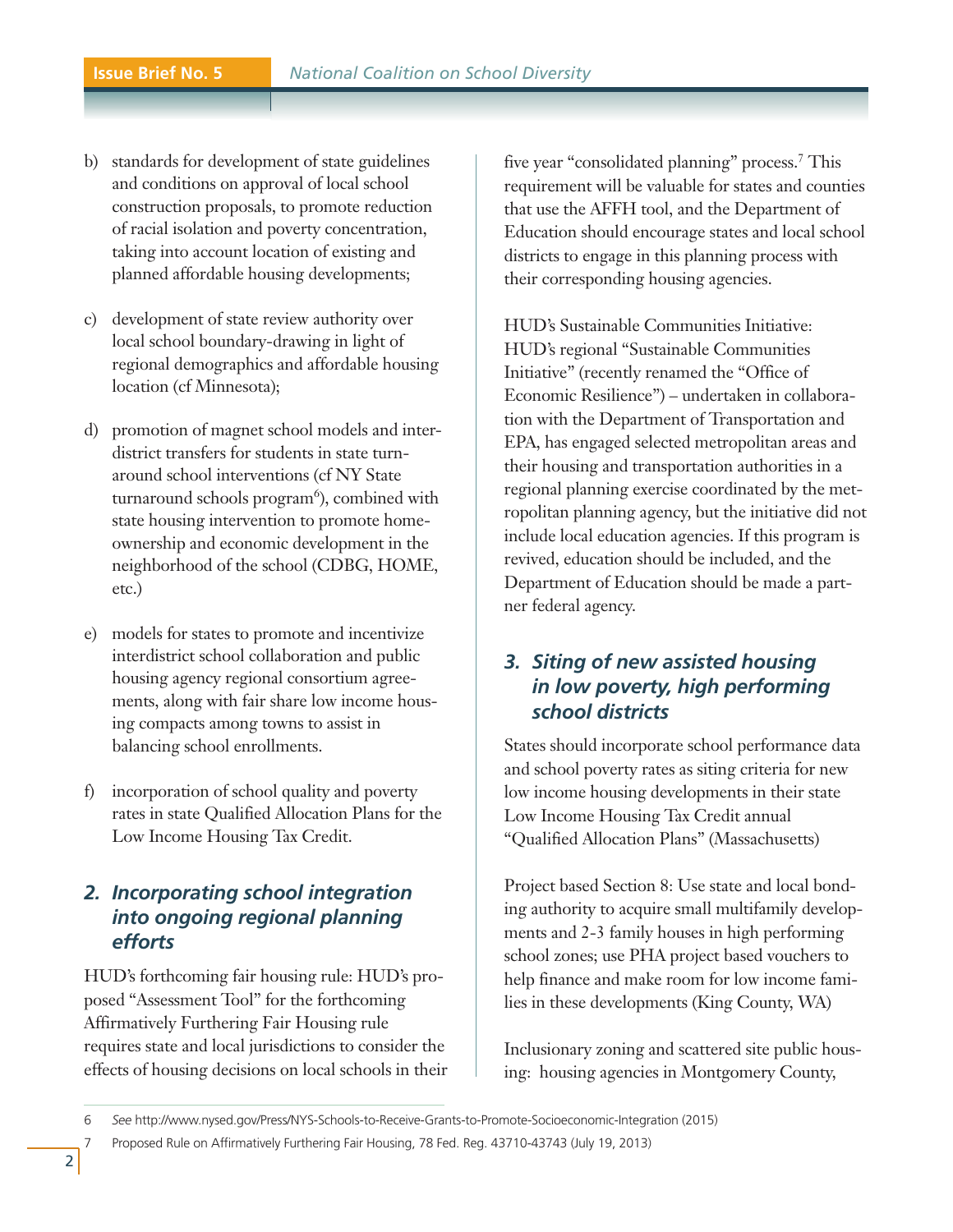Maryland (using inclusionary zoning authority along with public housing subsidies) <sup>8</sup> and Denver, Colorado (using standard public housing subsidies) <sup>9</sup> have placed scattered site public housing in high performing school zones, with very positive effects for residents and children. <sup>10</sup> Inclusionary zoning programs in New Jersey have shown similar success in connecting children to better schools.<sup>11</sup>

#### *4. Linking housing and school integration in the Section 8 Housing Choice Voucher program*

We have seen great results in jurisdictions where Housing Choice Vouchers are specifically targeted to help families with children access lower poverty, high performing schools (e.g. Baltimore, Dallas, King County). <sup>12</sup> Some of the best practices exemplified by these programs include incorporating waitlist preference for families with young children (Baltimore, King County); incorporating discussion of school quality into initial tenant briefings and annual recertification meetings and materials (Dallas, Baltimore) 13 ; inclusion of school quality information in tenant information packets (HUD

suggested that PHAs include a link to Great Schools website in a 2010 guidance, but few PHAs have followed up in the absence of stronger requirements); housing mobility program working with receiving school districts to ensure welcoming and successful school environment for low income families moving into district (Dallas); and postmove counseling with families to encourage school retention (Baltimore). 14

Although HUD has also encouraged PHAs to use the "Great Schools" website<sup>15</sup> in tenant briefings for Housing Choice Voucher families, substantially more can be done to expand education-focused voucher mobility programs in other communities. We recommend creation of a new interagency initiative, starting with coordination with the"MTW" office at HUD (which works with a group of strong public housing agencies that have been given unique flexibility and freedom from HUD regulatory constraints), and delegation of agency staff to work with housing and education agencies in selected regions.

- 12 For best practices in housing mobility programs, see generally Molly Scott et al, *Expanding Choice: Practical Strategies for Building a Successful Housing Mobility Program* (Urban Institute and PRRAC, 2013), www.prrac.org/pdf/ExpandingChoice.pdf.
- 13 PRRAC and the ACLU of Maryland developed a tenant and staff briefing packet for counselors in the Baltimore program materials available at www.housingmobility.org.
- 14 See also IN PURSUIT OF A DREAM DEFERRED: LINKING HOUSING & EDUCATION POLICY 59 (john a. powell, Gavin Kearney & Vina Kay eds., Peter Lang Publ'g 2001) (describing a housing counseling plan in Louisville, Kentucky, where counselors took black recipients of rental subsidies outside the ghetto through housing and education options available in primarily white areas, and where families making pro-integrative moves were exempt from mandatory busing, resulting in 50% of subsidy recipients moving to white areas.)

<sup>8</sup> *See* Heather Schwartz, "Housing Policy Is School Policy – Recent Research in Montgomery County," in *Finding Common Ground: Coordinating Housing and Education Policy to Promote Integration* (PRRAC and the National Coalition on School Diversity, October 2011).

<sup>9</sup> *See* Anna Maria Santiago et al., U.S. Dep't of Hous. & Urban Dev., Ofc. of Policy Dev. & Res., *Opportunity Neighborhoods for Latino and African American Children* 191-97 (Mar. 2014), *available at* http://www.huduser.org/portal/Publications/pdf/Opportunity\_Neighborhoods.pdf. *See also* IN PURSUIT OF A DREAM DEFERRED: LINKING HOUSING & EDUCATION POLICY 144 (john a. powell, Gavin Kearney & Vina Kay eds., Peter Lang Publ'g 2001). (Describing the use of scattered site housing in Denver, Colorado, encourage the development of integrated schools and communities.)

<sup>10</sup> *See* Heather Schwartz, *supra*

<sup>11</sup> See Douglas S. Massey et al., Climbing Mount Laurel: The Struggle for Affordable Housing and Social Mobility in an American Suburb 125-26, 133-34, 145, 148 (2013).

<sup>15</sup> www.greatschools.org